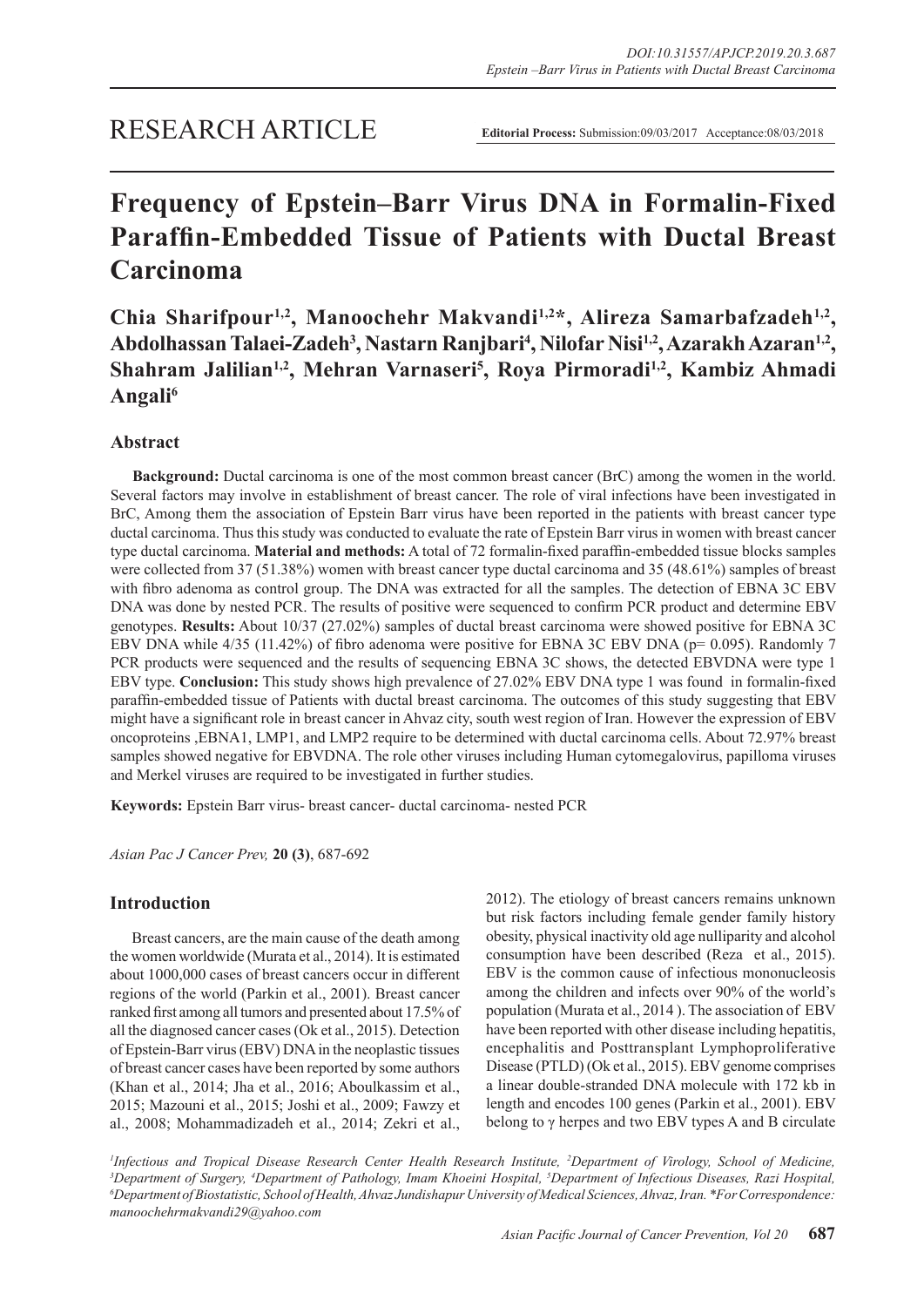#### *Chia Sharifpour et al*

in the most populations. EBV can establish a latent status and its genome can persist in the nucleus of infected cells in the form of non-integrated circular episomes with a nucleosomal pattern similar to the host chromatin. Through histone modification and DNA methylation, viral promoters are regulated for the lytic cell cycle and reactivation. The EBV latent episomes have a capacity to influence the epigenetic state of the host DNA and can express several types of oncoproteins which associated with different type of malignant tumors (Ok et al., 2015). EBV accounts for 0.5–2% cancers in different geographical regions of the world, The recent analysis indicates that 1.8% of all cancer deaths in 2010 were associated with EBV. EBV is closely associated with human malignancies, including Burkitt's lymphoma (BL), Hodgkin's disease (HD), T-cell lymphoma, nasopharyngeal carcinoma (NPC), a subset of gastric carcinoma and lung carcinoma with lymphoepithelioma-like histology (Ishtiaq et al., 2013., Leila et al., 2016; Monabati et al.,2016; Khan et al., 2014; Jha et al., 2016). Several mechanisms and hypotheses have been described regarding the association between EBV infection and breast carcinoma (Zekri et al., 2012; Reza et al., 2015; Tempera et al., 2014; Glenn et ., 2012). The oncoprotein or EBNA-1 (Epstein Barr Nuclear Antigen) gene have been expressed in Burkitt's lymphoma, The oncoprotein or EBNA-1, LMP1 (Latent Membrane protein -1) and LMP2 genes are expressed in NPC (Mesri et al., 2014). Epstein Barr-Nuclear antigen EBNA-3C is expressed in latency stage and can transform primary B lymphocytes to lymphoblastoid cell lines (Whitehurst et al., 2015). In the course of transformation both EBNA3C targets several tumor suppressors like p53, p73 and pRB through a mechanism of phosphorylation and ubiquitination (Jha et al., 2015c). it was found EBNA3C has a specific interaction with IRF4 which results in enhanced stabilization of IRF4 (Banerjee et al., 2013). Additionally, the stabilizing IRF4 and at the same time enhancing ubiquitin-mediated IRF8 degradation which contributes to EBV mediated lymphomagenesis (Banerjee et al., 2013). The relationship between breast cancer and EBV could be of potential importance not only for better understanding of breast cancer etiology, but also for early detection, strategy for prevention of breast cancer and treatment. Thus this study was conducted to evaluate the presence of EBNA-3C in the tissue specimens of ductal breast carcinomas in Ahvaz city, IRAN. Ahvaz city is capital of Khozestan province, located at south west region of Iran.

# **Material and Methods**

A total of 37 paraffin embedded tissues of the patients with ductal breast carcinoma and 35 paraffin embedded tissues of the patients with fibroadenoma as control group were collected from archive Eimamkhomaini hospital, Ahvaz, Iran during 2006-2014 (Table 1). The diagnostic accuracy of ductal breast carcinoma were confirmed by a pathologist. The patients ages were between 40 to 59 years with the mean age of 55±8 years. The sections of 10 μm thickness were prepared from each sample and stored at 4°C till performance of tests.

## *Deparaffinization*

Deparaffinization was done by xylene and ethanol (Germany, Merk). Initially, all the specimens were placed in microtubes then xylene was added and kept at  $45^{\circ}$ C for 15 min followed by centrifuge at 14,000 rpm. This stage was repeated again. The supernatant was discarded and 1ml absolute ethanol was added to precipitate and stored at the room temperature for 10 min and centrifuged again at 14,000 rpm for 1 minute. The supernatant was discarded. This process was repeated by adding 70% ethanol, followed the same condition. Finally supernatant was discarded and all microtubes were placed at 65°C for 5 min to vaporize the ethanol residue and the pellet was used in DNA extraction (Habibian et al., 2013 ).

#### *DNA extraction*

High pure PCR template preparation kit (Roche, Germany, code No: 11796828001) was applied for the extraction of DNA, according to the manufacturer's instruction. The extracted DNA was stored at -70°C until PCR amplification.

#### *PCR amplification*

All the extracted DNA samples were initially subjected to PCR with consensus primers PCO3/PCO4 (β-globin) to confirm the quality of the extracted DNA (used as an internal control). The following primers (PCO3: 5 ́ACA CAA CTG TGT TCA CTA GC /PCO4: 5 ́CAA CTTC AT CCACGT TCA CC with PCR product of 110 bp (Shahab et al., 2015 ).

Two oligonucleotide primers of the EBNA-C was used to discriminate type 1 and type 2 EBV( Table 1). The first round of PCR was performed in 25μl mixture, containing 7μl of extracted DNA, 2.5μl PCR buffer 10X (Roche), 0.5μl dNTP 10 mM (Roche), 1U Taq Polymerase (Roche),20μM of each primer sequence was subjected to thermocycler (Techne TC-5000, UK). The second round was carried out with 4μl of the first round product, under the same condition described previously with the set of Nested primers and different annealing temperature which are reported in Table 1. The products of nested PCR were 75 bp for type 1 and 168bp for type2 EBV (Kim et al., 2002). Cell line B95.8 was used as a positive control to detect EBV type 1 (Kim et al., 2002).

#### *Gel electrophoresis*

The second round PCR product was separated on a 2% agarose gel and developed by Safe Stain under voltage at 100V. The result was seen under ultra violet in transilluminator. The sizes of bands are compared with 50bp Ladder (Fermentas) which was placed on the well as an indicator.

#### *Sequencing*

To confirm the results of PCR and to determine genotyping randomly 7 positive PCR products were selected and sequenced (Bioneer company, South Korea). The sequences were blasted using available databases.

#### *Statistical analysis*

The obtained results were analyzed by the version 17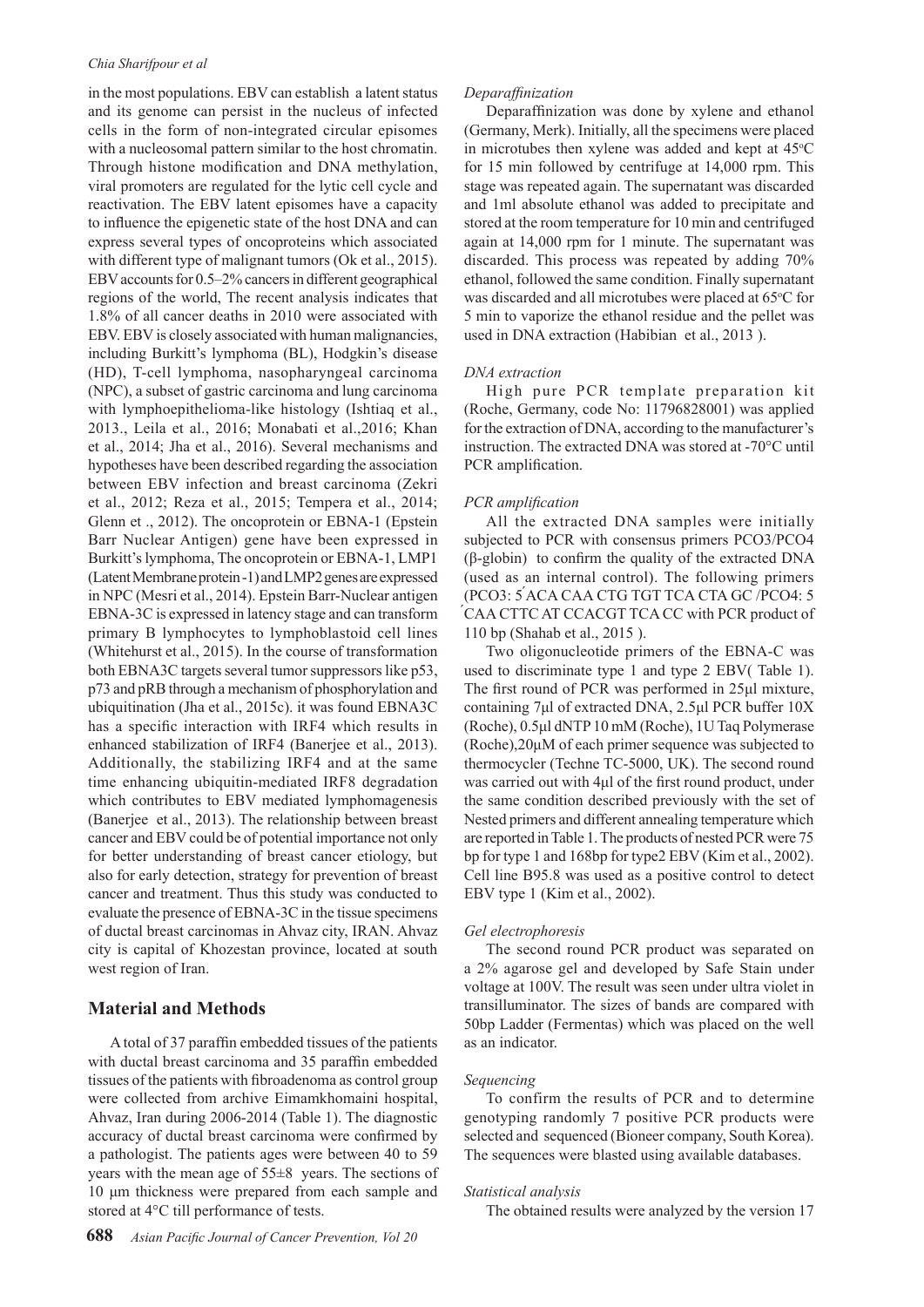of SPSS software and the role of age and sex on positive cases were surveyed by the Fisher`s exact and Chi square test.

# **Results**

Among of 37 ductal breast carcinoma 10 (27.02%) cases showed positive for EBVDNA (EBNA 3C) by the Nested PCR. While among the 35 control group (fibroadenoma) 4 (11.42%) cases were positive for EBVDNA ( $P > 0.095$ ). The ages of the patients positive for EBVDNA EBNA 3C was between 50 to 58 years. Table 2 shows the frequency of positive EBVDNA among the ductal breast carcinoma. The results of blast of sequencing of EBVDNA EBNA 3C displayed all the 7 positive samples were showed belonged to EBV type 1.

## **Discussion**

Several factors including status of host genetic, immunodeficiency, geographically endemic patterns of EBV infection, co-infection of EBV and HIV, long persistence of EBV infection in B cells and epithelial cells may lead to lymphoma and some carcinoma tumors (Joseph, 2010). The prevalence of EBV association with

lymphoma such as Burkitt' s Endemic (>99%), sporadic  $(\sim15\%)$ , B cell, immunoblastic 100%, AIDS, PTLD, congenital immunodeficiency Hodgkin' s ~40% – 50% and with association with Carcinomas such as Nasopharyngeal 100% and Gastric  $~15\%$  (Joseph, 2010). It have been revealed that the few EBV oncoproteins are expressed in different types of cancers, i.e. in Burkett's lymphoma



Figure 1. The Results of PCR for Detection of EBV EBNA 3C. Line 1, DNA Molecular Marker (50bp size), Line 2, Negative control, Line 3 positive control B95-8 cell line, Lines 4-6 positive samples.

Table1. Primers Used for PCR with Thermal Cycling Conditions

| Primer       | Sequence                                                                        | PCR thermal cycling conditions                                                                                                          |  |
|--------------|---------------------------------------------------------------------------------|-----------------------------------------------------------------------------------------------------------------------------------------|--|
| First Cycle  | EBNA 3C<br>5'-GAGAAGGGG AGC GTG TGT TGT-3'<br>5'- GCT CGT TTT TGA CGT CGG C -3' | 95 $\degree$ C for 10 min.<br>94 °C for 45 s, 54.5 °C for 45 s, 72 °C for 45 s: 35 cycles<br>$72^{\circ}$ C for 10 min; final extension |  |
| Nested Cycle | EBNA 3C<br>5'-TCA TAG AGG TGA TTG ATG TT-3'<br>5'-ATG TTT CCG ATG TGG CTT AT-3' | 95 $\degree$ C for 10 min.<br>94°C for 45 s, 54.5°C for 45 s, 72°C for 45 s: 35 cycles<br>$72^{\circ}$ C for 10 min; final extension    |  |

| Category      | EBNA3C positive   | EBNA3C negative | p-value |
|---------------|-------------------|-----------------|---------|
| Ages          |                   |                 |         |
| $40 - 49$     | $3/15(20\%)$      | $12(80\%)$      |         |
| < 50          | $7/22$ $(31.8\%)$ | 15(68.18%)      | 0.427   |
| Ductal        |                   |                 |         |
| carcinoma     | 10/37(27.02%)     | 27/37 (72.97%)  |         |
| Fibroma       | 4/35(11.42%)      | 31/35 (88.57%)  | 0.095   |
| Tumor grade   |                   |                 |         |
| Grade I       | $1/12$ (8.33%)    | $11(91.16\%)$   |         |
| Grade II      | $2/13$ (15.38%)   | $11(84.61\%)$   | 0.007   |
| Grade III     | $7/12$ (58.33%)   | $5(41.66\%)$    |         |
| Breast cancer |                   |                 |         |
| Invasive      |                   |                 |         |
| $N = 34$      | 9/33(27.27%)      |                 | 0.798   |
| In situ       |                   |                 |         |
| $N=3$         | $1/3$ (33.33%)    |                 |         |

Table 2, shows the distributions of EBNA 3C detection among the age groups (p=0.427), in Ductal carcinoma and fibroma (p>0.095). While the distributions of EBNA3C in histology grade III with histology grade I and II was found significant (p<0.003). The frequency of EBNA 3C in invasive and in situ ductal carcinoma was not found significant ( $p=0.798$ ).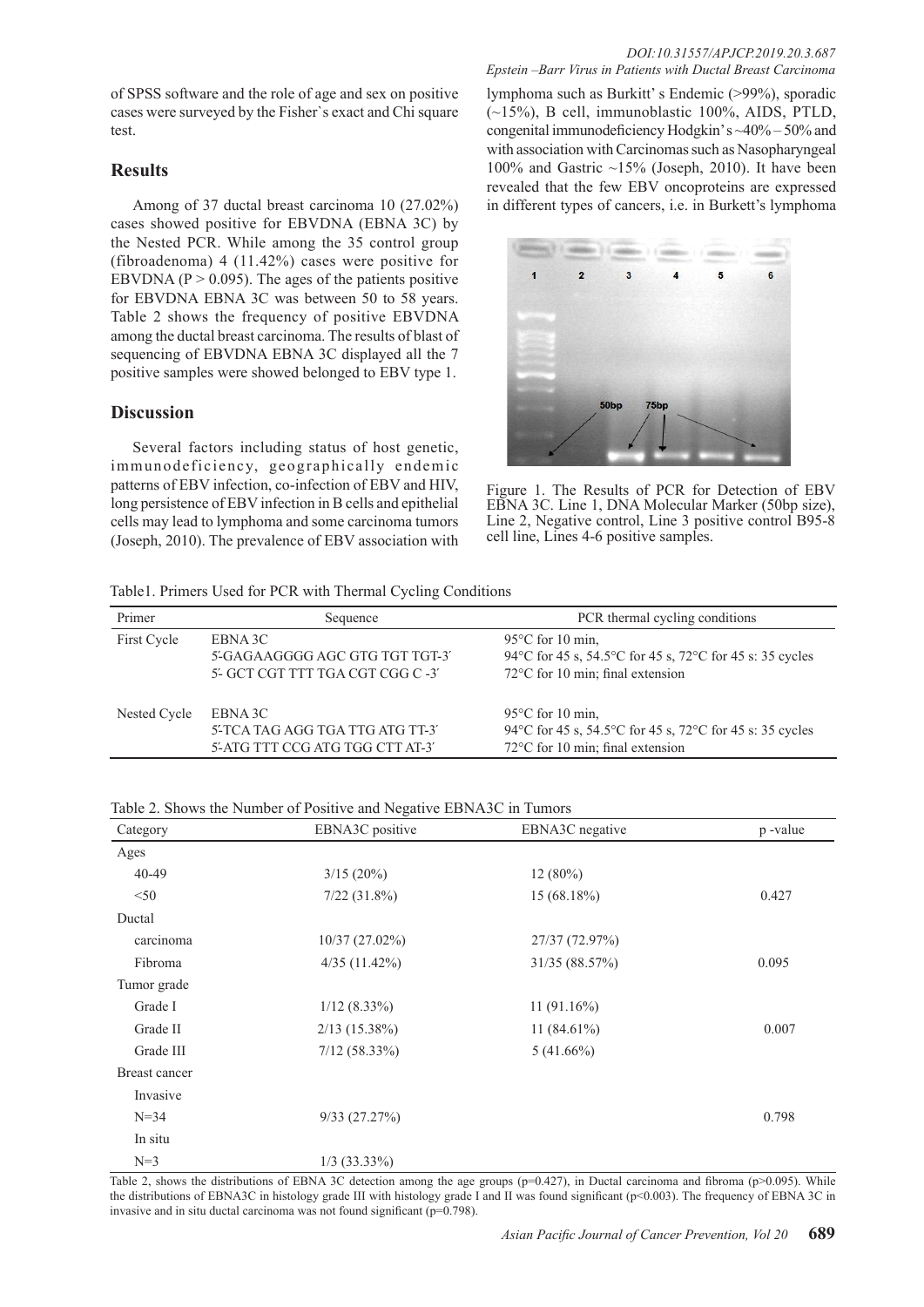### *Chia Sharifpour et al*

expressed EBNA1 and EBBRs, Nasopharyngeal carcinoma expressed EBNA1, LMP1, LMP2, EBERs, Gastric Carcinoma expressed EBNA 1, LMP2, EBERs, T/NK cell Lymphoma expressed EBNA1, LMP1, LMP2, EBERs, Hodgkin's Lymphoma EBNA1, LMP1, LMP2, EBERs, posttransplant lymphoproliferative disorder (PTLD) (Hsin-Pai, 2010).

Breast cancer is a dominant cause of death among women worldwide. The rate of breast cancer is rising about 3% per year (Forouzanfar et al., 2011). Using PCR-based techniques, a number of studies have reported a positive correlation between EBV and breast cancer (Fawzy et al., 2008; Preciado et al., 2005). The frequency of EBV detection in breast cancer is varied in different region of world. In the present study About 10/37 (27.02%) samples of ductal breast carcinoma showed positive for EBV DNA and 4/35 (11.42%) of fibro adenoma as the control group were positive for EBV DNA (p=0.095). Our finding is in agreement with Abdel-Rahman et al, that have detected EBV DNA in 14/50 (28%) of Iraqi women with breast cancer type ductal carcinoma (Abdel-Rahman et al., 2012). Our finding was in accordance with Naushad et al results that have described, EBV DNA was detected in 24.4% of Pakistani women with Breast cancer (Naushad et al., 2017).

The low frequency of 7.3% EBV DNA have been reported among the breast cancer in Iran (Torabizadeh et al., 2014). While high frequency of 55.5% of EBV DNA detection in women with breast cancer have been reported in Sudan (Yahia et al., 2014). Although the role of EBV in breast cancer is a controversial , since some investigators failed to identify EBV DNA in the breast cancer sample (Kadivar et al., 2011).

Virus related breast cancer has been exhibited a poor prognosis, particularly when multiple viruses are detected in breast specimens (Tsai et al., 2007). It was revealed that EBV positive breast cancer displays more aggressive characteristics (Mazouni et al., 2011). In our present study the high frequency of 58.33% EBVDNA have been found among the ductal carcinoma specimens with grade III.

The role of EBV latent antigens EBNA1, EBNA2, EBNA3C, and LMP1 were found essential for transformation and immortalization of EBV-infected cells which leading to cancers (Jha et al., 2016). Some investigators have demonstrated that onco-proteins of EBV, LMP1 and EBNA1 enhance cancer progression and metastasis of nasopharyngeal malignancy and can induces an Epithelial–Mesenchymal Transition (EMT) and increases the Stem-like Cancer Cells in NPC which is a crucial event during cancer metastasis progression, (Kong et al., 2010; Wang et al., 2014). The presence of EBNA1 gene have been detected in the breast cancers tissue. The detection of EBV LMP1 and LMP2 genes have been found in the breast cancer tissues (Yahia et al., 2014). In the detection of EBVLMP1, LMP2 and EBNA1 genes have not been investigated but it requires further investigation.

Current anti-herpes virus drugs, including nucleoside analogs ganciclovir GCV) and acyclovir are used for acute or reactivation of EBV, but these drugs are inefficient to eliminate the EBV virus in a latent stage (Ghosh et al., 2012). Recently combination of betulinic acid BA which is a natural product, derived from plant sources, and Chidamide CDM synergistically inhibits EBV replication with ROS over-generation and subsequent DNA damage and apoptosis in. An in vivo xenograft tumor development study with the tail vein injection of EBV-transformed LCL cells (lymphoblastoid cell line) in nude mice proves that the combination of BA and CDM synergistically increases superoxide anion release in tumor tissues and suppresses EBV replication and tumor growth, and significantly prolongs mouse survival. The combination of BA and CDM may be an efficient strategy for clinical EBV removal in the latent stage (Haibing et al., 2017). Formalin-fixed and paraffin-embedded (FFPE) tissues support the tissue structure for histopathological diagnosis of diseases like cancer are used routinely world-wide (Rogier et al., 2015). Detection and characterization of novel viruses is often barricade the lack of adequately stored materials. Formalin-fixed paraffin embedded (FFPE) tissues can be used to detect known viral sequences (Bodewes et al., 2014; Cimino et al., 2014). The viral RNA was extracted from a FFPE lung tissue sample of a victim of the 1918 pandemic, 'Spanish' influenzaA/H1N1 virus, this virus was characterized and subsequently recovered by reverse genetics (Tumpey et al., 2005;Taubenberger et al., 1997).

In the present study about 27 (72.97%) breast samples showed negative for EBVDNA. The role other viruses including papilloma viruses and Merkel viruses have been investigated (Reza et al., 2015; Haibing et al., 2017; Glenn et al., 2011). The role of mentioned viruses requires for the further investigation.

With the aforementioned data it is suggested to manage and control the spreading of EBV infection, the screening of EBV DNA should be implemented for women with breast cancer.

In summary, this study shows high prevalence of 27.02% EBV DNA type 1 was found in formalin-fixed paraffin-embedded tissue of Patients with ductal breast carcinoma. The outcomes of this study suggesting that EBV might have a significant role in breast cancer in Ahvaz city, south west region of Iran However the expression of EBNA1, LMP1, and LMP2 is required to determine association of EBV oncoproteins with invasive ductal carcinoma cells. About 72.97% breast samples showed negative for EBVDNA. The role other viruses including Human cytomegalovirus, papilloma viruses and Merkel viruses are required to be investigated in future studies.

# **Acknowledgements**

This study was done as a research project with registration number 92,114 has been carried out by Chia sharifpour MSc (Virology), which financially supported by Infectious and Tropical Disease Research Center, Health Research Institute, Ahvaz Jundishapur University of Medical Sciences, Ahvaz, Iran.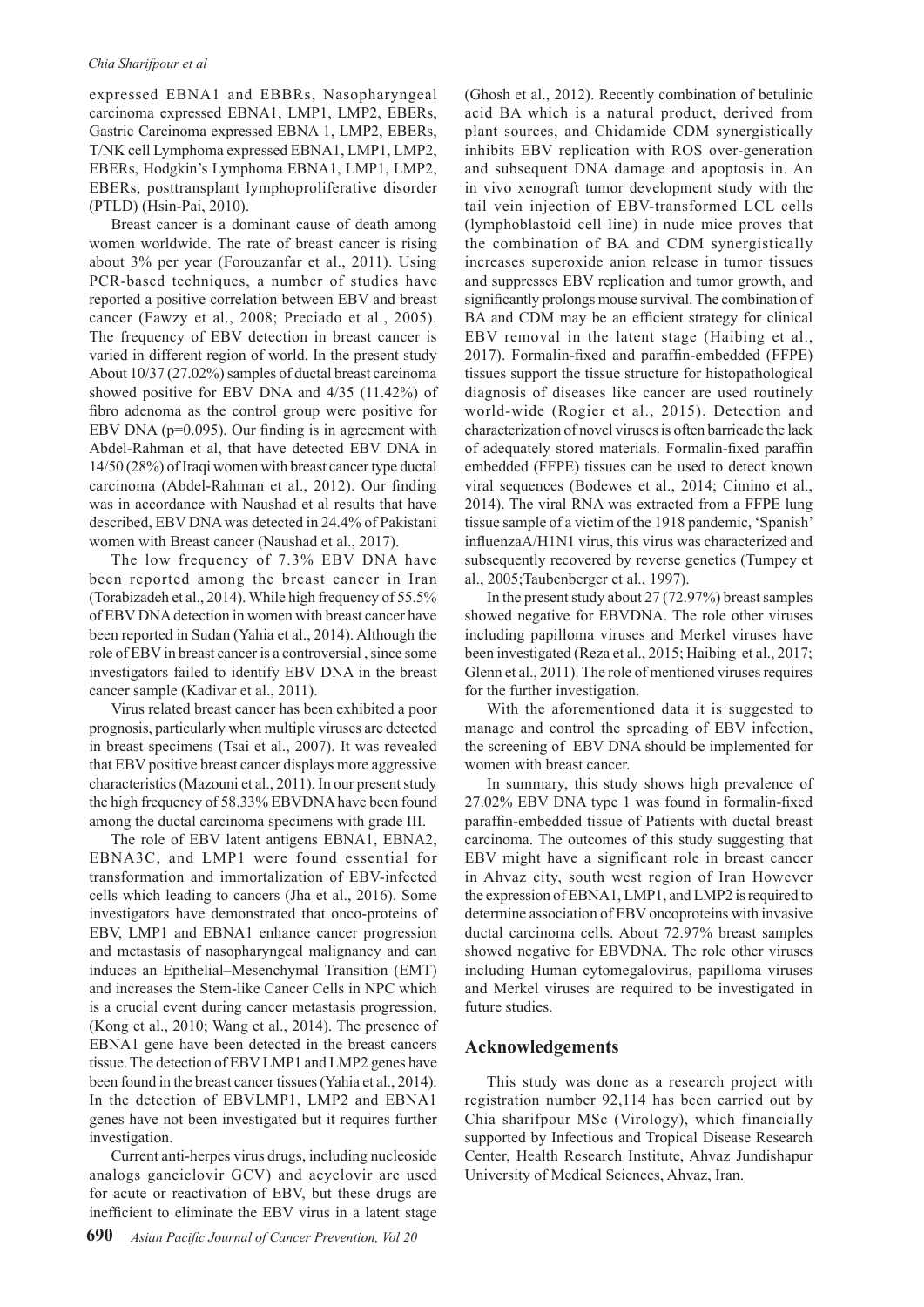# **References**

- Aboulkassim T, Yasmeen A, Akil N, et al (2015). Incidence of Epstein-Barr virus in Syrian women with breast cancer: A tissue microarray study. *Hum Hum Vaccin Immunother*, **11**, 951-5
- Abdel-Rahman N Z, Abeer AB , Waleed S (2012). Epstein-Barr virus and breast cancer: Epidemiological and Molecular study on Egyptian and Iraqi women. *J Egypt Natl Canc Inst*, **24**, 123–31.
- Banerjee S, Lu J, Cai Q, et al (2013). The EBV latent antigen3C inhibits apoptosis through targeted regulation of interfere on regulatory factors4 and 8. *PLoS Pathog*, **9**, e1003314.
- Bodewes R, Sánchez CGJ, Rubio GA, et al (2014). Identification of DNA sequences that imply a novel gammaherpesvirus in seals. *J Gen Virol*, http://dx.doi.org/10.1099/vir.0.000029, pii: vir.0.000029.
- Cimino, PJ, Zhao GWD, Sehn JK, et al (2014). Detection of viral pathogens in high grade gliomas from unmapped next-generationsequencing data. *Exp Mol Pathol*, **96**, 310–15
- Fawzy S, Sallam M, Awad NM (2008). Detection of Epstein- Barr virus in breast carcinoma in Egyptian women. *Clin Biochem*, **41**, 486-92
- Forouzanfar MH, Foreman KJ, Delossantos AM, et al (2011). Breast and cervical cancer in 187 countries between 1980 and 2010: a systematic analysis. *Lancet*, **378**, 1461-84.
- Glenn WK, Heng B, Delprado W, et al (2012). Epstein-Barr virus, human papillomavirus and mouse mammary tumour virus as multiple viruses in breast cancer. *PLoS One*, **7**, e48788
- Ghosh SK, Perrine SP, Williams RM, et al (2012). Histone deacetylase inhibitors are potent inducers of gene expression in latent EBV and sensitize lymphoma cells to nucleoside antiviral agents. *Blood*, **119**, 1008-17.
- Glenn WK, Heng B, Delprado W, et al (2012). Epstein-Barr virus, human papillomavirus and mouse mammary tumour virus as multiple viruses in breast cancer. *PLoS One*, **7**, e48788.
- Habibian A, Makvandi M, Samarbaf-zadeh AR, et al (2013). Epstein-Barr virus DNAfrequency in paraffin embedded tissues of Non-Hodgkin lymphoma patients from Ahvaz, Iran. *Jentashapir J Health Res*, **4**, 315-20.
- Haibing Yu, Hongyu Z, Zhigang C, et al (2017). Combination of betulinic acid and chidamide synergistically inhibits Epstein-Barr virus replication through over-generation of reactive oxygen species. *Oncotarget*, **8***,* 61646–61.
- Hsin-Pai Li, Mei Chao, Shu-Jen Chenand, et al (2010). Yu-Sun Chang, Epstein-Barr virus and its oncogenesis.J.-H. James and Ou T.S. Benedict Yen editors. Human oncogenic Viruses. 1th edition. World Scientific Publishing, Singapore, pp 208-67
- Ishtiaq S, Hassan U, Mushtaq S, et al (2013). Determination of frequency of Epstein-barr virus in non- Hodgkin lymphomas Using EBV latent membrane protein 1 (EBV-LMP1) immunohistochemical staining. *Asian Pac J Cancer Prev*, **14**, 3963-7.
- Jha HC, Yang K, El-Naccache (2015c). EBNA3C regulates p53 through induction of Aurorakinase B. *Oncotarget*, **6**, 5788–5803.
- Jha HC, Pei Y, Robertson ES (2016) Epstein–Barr virus: Diseases linked to infection and transformation. *Front Microbiol*, **7**, 1602, eCollection 2016.
- Joshi D, Quadri M, Gangane N, et al (2009). Association of Epstein Barr virus infection (EBV) with breast cancer in rural Indian women. *PLoS One*, **4**, e8180
- Joseph SP (2010). Molecular pathobiology of EBV infection. In Kamel Khalili, Kuan-Teh Jeang editors. Basic science and

*Epstein –Barr Virus in Patients with Ductal Breast Carcinoma* 

clinical applications, 1th edition. Published by John Wiley & Sons, Inc., Hoboken, New Jersey. 2010, pp 409-23.

- Kadivar M, Monabati A, Joulaee A, et al (2011). Epstein-Barr virus and breast cancer: lack of evidence for an association in Iranian women. *Pathol Oncol Res*, **17**, 489-92
- Khan G, Hashim MJ (2014). Global burden of deaths from Epstein Barr virus attributable malignancies 1990–2010. *Infect Agent Cancer*, **9**, 38.
- Kim I, Park ER, Park SH, et al (2002). Characteristics of Epstein Barr virus isolated from the malignant lymphoma in Korea. *J Med Virol*, **67**, 59-66
- Kong QL, Hu LJ, Cao JY, et al (2010). Epstein-Barr virus-encoded LMP2A induces an epithelial-mesenchymal transition and increases the number of side population stem-like cancer cells in nasopharyngeal carcinoma. *PLoS Pathog*, **6**, e1000940;
- Leila Z, Arabzadeh SA, Afshar RM, et al (2016). Detection of Epstein-Barr virus and cytomegalovirus in gastric cancers in Kerman. Iran. *Asian Pac J Cancer Prev*, **17**, 2423-8.
- Monabati A, Vahedi A, Safaei A, et al (2016). Epstein-Barr virus-positive diffuse large B-cell lymphoma: Is it different between over and under 50 years of age?. *Asian Pac J Cancer Prev*, **17**, 2285-9.
- Mazouni C, Fina F, Romain S, et al (2011). Epstein Barr virus as a marker of biological aggressiveness in breast cancer. *Br J Cancer*, **104**, 332-7.
- Mazouni C, Fina F, Romain S (2015). Outcome of Epstein-Barr virus-associated primary breast cancer. *Mol Clin Oncol*, **3**, 295-8.
- Mesri EA, Feitelson MA, Munger K (2014). Human viral oncogenesis: a cancer hallmarks analysis. *Cell Host Microbe*, **15**, 266–82.
- Mohammadizadeh F, Zarean M, Abbasi M(2014). Association of Epstein-Barr virus with invasive breast carcinoma and its impact on well-known clinicopathologic parameters in Iranian women. *Adv Biomed Res*, **3**, 141.
- Murata T, Tsurumi T(2014). Switching of EBV cycles between latent and lytic states. *Rev Med Virol*, **24**, 142-53.
- Naushad W, Surriya O, Sadia H (2017). Prevalence of EBV, HPV and MMTV in Pakistani breast cancer patients: A possible etiological role of viruses in breast cancer. *Infect Genet Evol*, **10**, 230-7.
- Ok CY, Li L, Young KH (2015).EBV-driven B-cell lymphoproliferative disorders: from biology, classification and differential diagnosis to clinical management. *Exp Mol Med*, **23**, e132.
- Parkin DM, Bray FI, Devesa SS (2001). Cancer burden in the year 2000.The global picture. *Eur J Cancer*, **37**, 4-66.
- Preciado MV, Chabay PA, De Matteo EN, et al (2005). Epstein-Barr virus in breast carcinoma in Argentina. *Arch Pathol Lab Med*, **129**, 377–81.
- Reza MA, Reza MH, Mahdiyeh L, et al (2015). Evaluation frequency of Merkel cell polyoma, Epstein-Barr and mouse mammary tumor viruses in patients with breast cancer in Kerman, Southeast of Iran. *Asian Pac J Cancer Prev*, **16**, 7351-7.
- Rogier B, Peter RWAVR , Anita CS, et al (2015). Virus characterization and discovery in formalin-fixed paraffinembedded tissues. J *Virol Methods*, **214**, 54–59
- Shahab M, Akbar S, Nasrollah E, et al (2015). Presence of human Papillomavirus DNA in colorectal cancer tissues in Shiraz, Southwest Iran . *Asian Pac J Cancer Prev*, **16**, 7883-7.
- Taubenberger JK, Reid AH, Krafft AE, et al(1997). Initial genetic characterization of the 1918 Spanish influenza virus. *Science*, **275**, 1793–6.
- Tumpey TM, Basler CF, Aguilar PV, et al (2005). Characterization of the reconstructed 1918 Spanish influenza pandemic virus.